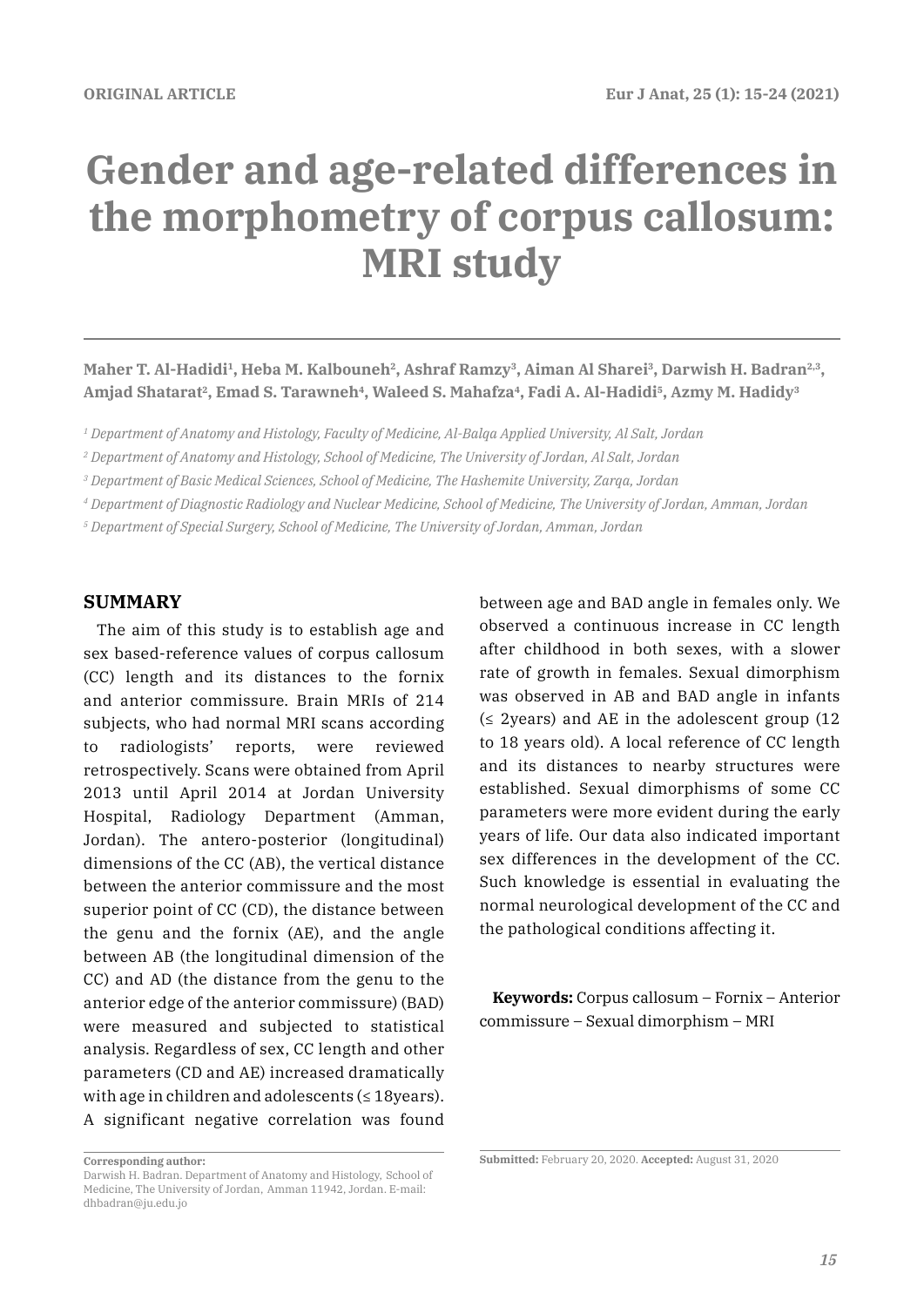## **INTRODUCTION**

The corpus callosum (CC) is the largest white matter structure in the human brain. It connects the right and left cerebral hemispheres in a mostly homotopic fashion. The CC lies in the midsagittal plane between the two hemispheres with the fornix and the third ventricle related to it inferiorly (Griffiths et al., 2009). The growth and shape of the CC are determined by several factors including age, prematurity, genetics, handedness, childhood neglect, and gender (Garel et al., 2011; Nosarti et al., 2004; Teicher et al., 2004; Westerhausen et al., 2004; Woldehawariat et al., 2014).

Neurologists can use CC dimensions and its relation to the nearby structures to compare with certain neurological and psychological disease entities (Luders et al., 2010; Woldehawariat et al., 2014). Most of the studies on the size and shape of CC were performed outside the Middle East and other countries to confirm the genetic and racial factors in anthropometry. In our study population, the mean CC length was similar to the data recorded from Iranian and Turkish populations (Mohammadi et al., 2011; Unlu et al., 2014), but was higher than the data from the Japanese (Takeda et al., 2003), indicating that ethnicity could play an important role in CC size (Mohammadi et al., 2011).

Alterations in the size and morphology of the CC are commonly documented in several psychiatric disorders. For example, alterations in the size and shape of the CC were reported in patients with schizophrenia and bipolar disorder (Downhill et al., 2000; Walterfang et al., 2009). Furthermore, schizophrenia patients had reduced CC total area and length when compared with controls (Unlu et al., 2014). Fractional anisotropy (a diffusion tensor imaging measure that reflects the degree to which white matter fibers are aligned in a specific direction) of the genu, splenium and total corpus callosum was significantly reduced in autism (Alexander et al., 2007). Additional studies provide preliminary evidence of impaired neural connectivity in the CC and other major fiber tracts in autism (Barnea-Goraly et al., 2004; Jou et al., 2011). A reduction in the CC area was also found to be associated with impulsivity, as well as suicidal behavior (Cyprien et al., 2011;

Moeller et al., 2005). Thus, CC morphometric data may indirectly reflect underlying pathologic processes. In this study, our aim is to investigate the possible sex-related differences in the length of the CC, its morphometric relationship to nearby structures (the fornix and anterior commissure) and the postnatal developmental changes based on cross-sectional MRI data from healthy Jordanian children and adults.

# **MATERIAL AND METHODS**

Cerebral MRIs from the midsagittal plane were collected from April 2013 until April 2014 at Jordan University Hospital, Radiology Department (Amman, Jordan). Informed consent was obtained from all study participants or their legal guardians, and ethical approval was obtained from the Academic Research Council of the Faculty of Medicine, University of Jordan, according to the ethical principles of the Declaration of Helsinki.

Two hundred and fourteen normal MRIs were obtained from 95 males and 119 females (mean age ± SD: 27.0±21.8 and 27.9±19.5 years, respectively). The subjects of the sample were selected from those referred for advanced evaluation of the brain by MRI and proved to be negative. Only normal MRI scans (according to the radiologists' reports) were included.

#### **Exclusion criteria**

For our study, the following exclusion criteria were used: a) intracranial lesions, masses or head injury on the MRI, b) demyelination and degenerative diseases (multiple sclerosis), c) history of neurosurgery, d) previous cerebrovascular accidents, e) history of neurological or psychiatric diseases (epilepsy, autism, depression, dementia, schizophrenia and bipolar disorder), and g) CC anomalies (hypoplasia, dysplasia, and complete agenesis). None of the participants had ever received psychopharmacotherapy.

Using 18 years as the beginning of adulthood, the subjects were divided into two main groups: group 1) children and adolescents ( $\leq$  18 years), and group 2) adults (>18 years). To study the developmental sexual dimorphism of the CC**,** each of these two groups was further subdivided into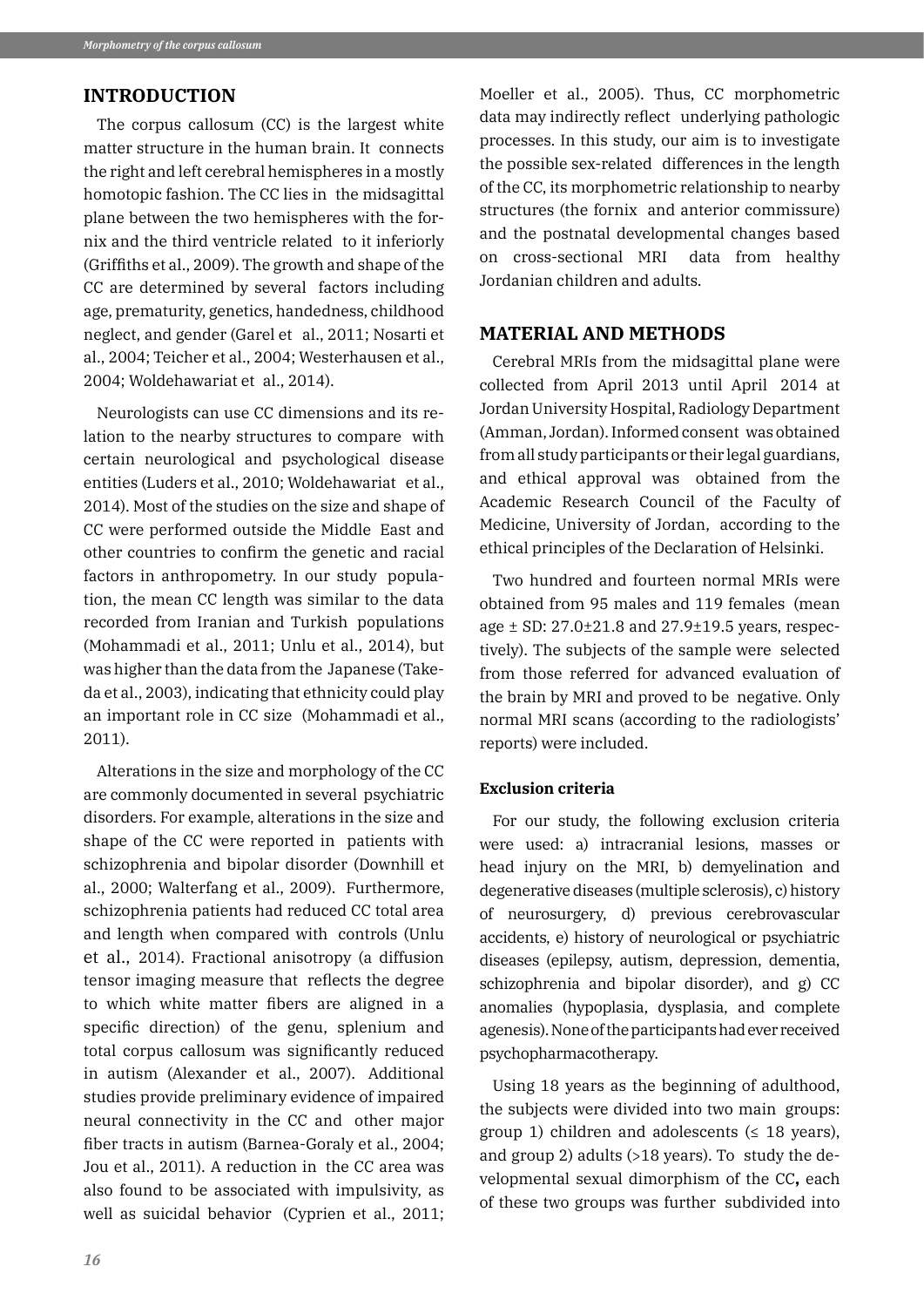subgroups on the basis of age as follows: infancy (birth to 2 years old), early childhood (3-8 years old), middle childhood (9-11 years old), adolescence (12-18 years old), young adulthood (19-39 years old), middle adulthood (40-60 years old), and late adulthood (>60 years old).

#### **Procedure**

A Siemens Magnetic Vision Plus (1.5 Tesla) (Siemens, Erlangen, Germany) was used in T1 sequence (TR=600, TE=14) with a 512x512 matrix and 32 cm FOV. Twelve sagittal images scanning from right to left were performed in two minutes for each patient while in a supine position. The sagittal images were parallel to the axial plane of the CC. The obtained images were reconstructed at 5 mm slices with a verified inclination of less than 1° from the midline. The best image showing the CC was selected. The parameters were measured by Syngo Fast View software (Siemens Medical Solutions, Department SW, Erlangen, Germany) on the same slice image and recorded to the nearest millimeter. The distances were measured directly from the MRI screen and documented on printed images. The anteroposterior length of the corpus callosum (AB) was taken as the distance between the anterior edge of the genu and the posterior edge of the splenium. The distance from the anterior edge of genu to the anterior edge of the fornix (AE) was measured, and the anterior edge of its column was considered at the bifurcation above the anterior commissure. The maximum height (CD) of the CC was taken as the vertical distance from the anterior commissure to the dorsal edge of the CC. The angle (BAD) formed by the meeting of the longitudinal dimension of CC (AB) and the distance from the genu to the anterior edge of the anterior commissure (AD) was also measured (Fig. 1).

Three senior radiologists (each with at least 10 years of experience in brain MRI) took all of the measurements (three values for each parameter) and the combined mean values were used in the subsequent analysis of each data set.

#### **Statistical analysis**

The data was entered into a spreadsheet and analyzed using the IBM SPSS Statistics for Windows, version 19 (IBM Corp, Armonk, NY, USA). The means (± standard deviation) were calculated, and males and females in the various age groups were compared.

Differences in continuous variables between the two independent groups were assessed using the two-tailed *t* test. Relationships between each dimension and the ages were assessed using the Spearman's Rho coefficient. The significance threshold was set at 0.05. All measurements showed excellent interobserver reliability, with intraclass correlation coefficients ranging from 0.76 to 0.83. The XY scatter plots were generated using Microsoft Excel 2010 and the figures were generated using Adobe Illustrator CC 2014.



**Fig. 1.-** MRI showing the anteroposterior length measurement of the corpus callosum and its relation to the fornix and anterior commissure. **AB:** The length of the corpus callosum from the anterior edge of the genu to the posterior edge of the splenium. **AE**: The distance from the anterior edge of genu to the anterior edge of the fornix at its bifurcation above the anterior commissure. **CD**: The maximum height from the anterior commissure to the dorsal edge of the CC. **BAD**: The angle formed by the meeting of AB and AD (the distance from the genu to the anterior edge of the anterior commissure).

## **RESULTS**

#### **CC development from childhood to adulthood**

MRIs from children and adults who were 18 years of age or younger were examined separately for age-related changes in CC length, and its morphometric relationship to the fornix and anterior commissure was also examined.

In males, the Spearman's Rho coefficient between age and CC parameters showed a positive relationship in children and adolescents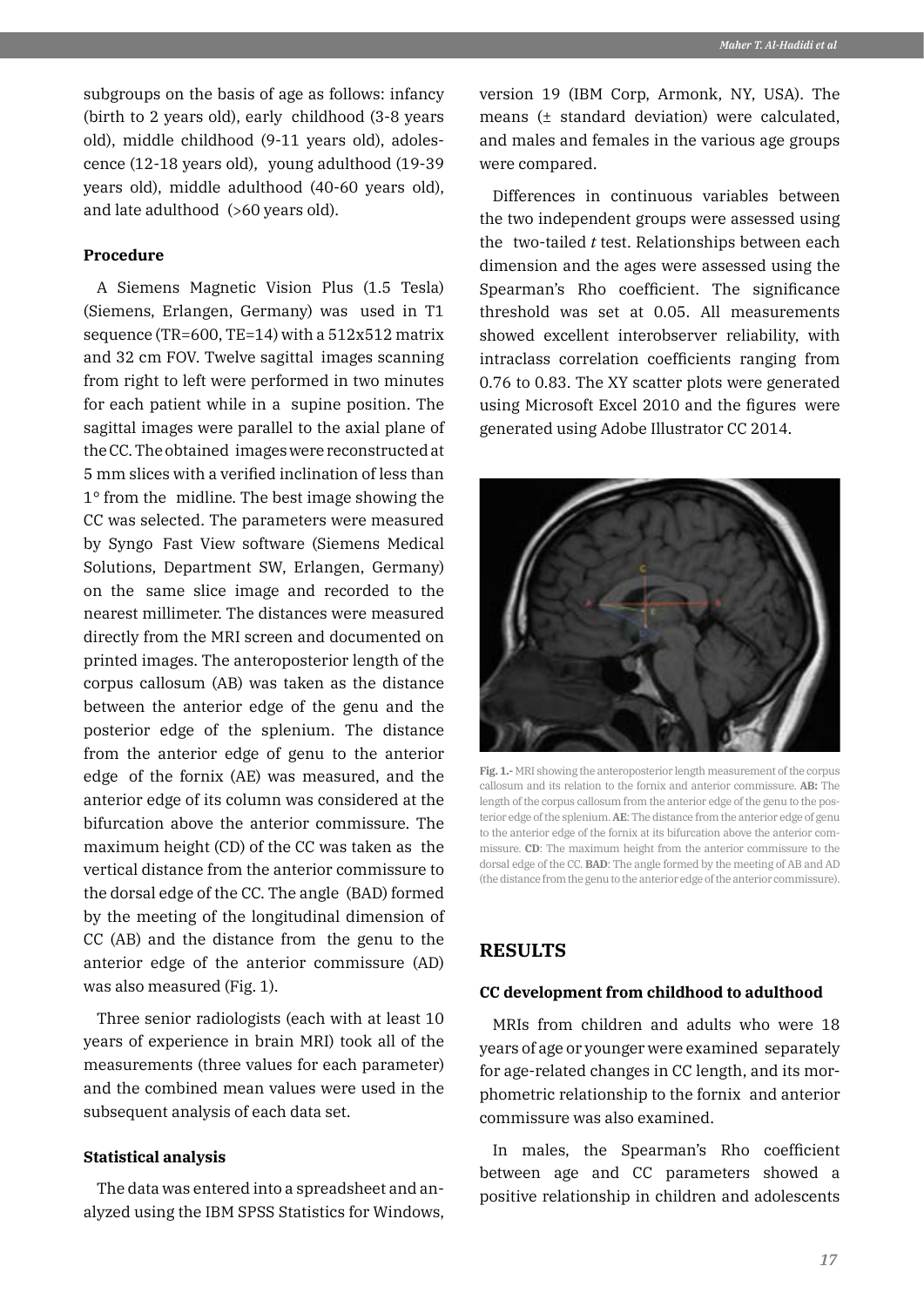$(≤ 18 \text{ years})$ . A very strong positive correlation was evident with AB  $(r = 0.8)$ , a moderate positive correlation was evident with CD  $(r = 0.5)$ , and a very strong positive correlation was evident with AE ( $r = 0.8$ ). These correlations were statistically significant (*p*<0.001). A very weak negative correlation between age and BAD angle was also observed  $(r = -0.1)$ , but it was not statistically significant (p>0.05) (Fig. 2).

In female children and adolescents  $(≤ 18$  years), a strong positive correlation was noted with AB  $(r = 0.8)$ , and moderate positive correlations were evident with CD  $(r = 0.33)$  and AE  $(r = 0.5)$ . However, the correlation between age and BAD angle was much stronger in females than males, and a moderate negative correlation was noted (r = -0.4) (Fig- 2). All correlations were statistically significant  $(p<0.05)$ .



**Fig. 2.-** Scatter plots showing the correlations between age and: A: AB, B: CD, C: AE, and D: BAD angle in *childhood and adolescence* (0-18 years). Regression lines represent the lines of best fit. *r*: Spearman's Rho coefficient. P values were calculated using the two-tailed *t*-test, n=88.



**Fig. 3.-** Scatter plots showing the correlations between age and: A: AB, B: CD, C: AE, and D: BAD angle in *adulthood* (19-70 years). Regression lines represent the lines of best fit. r: Spearman's Rho coefficient. P values were calculated using the two-tailed t-test, n=126.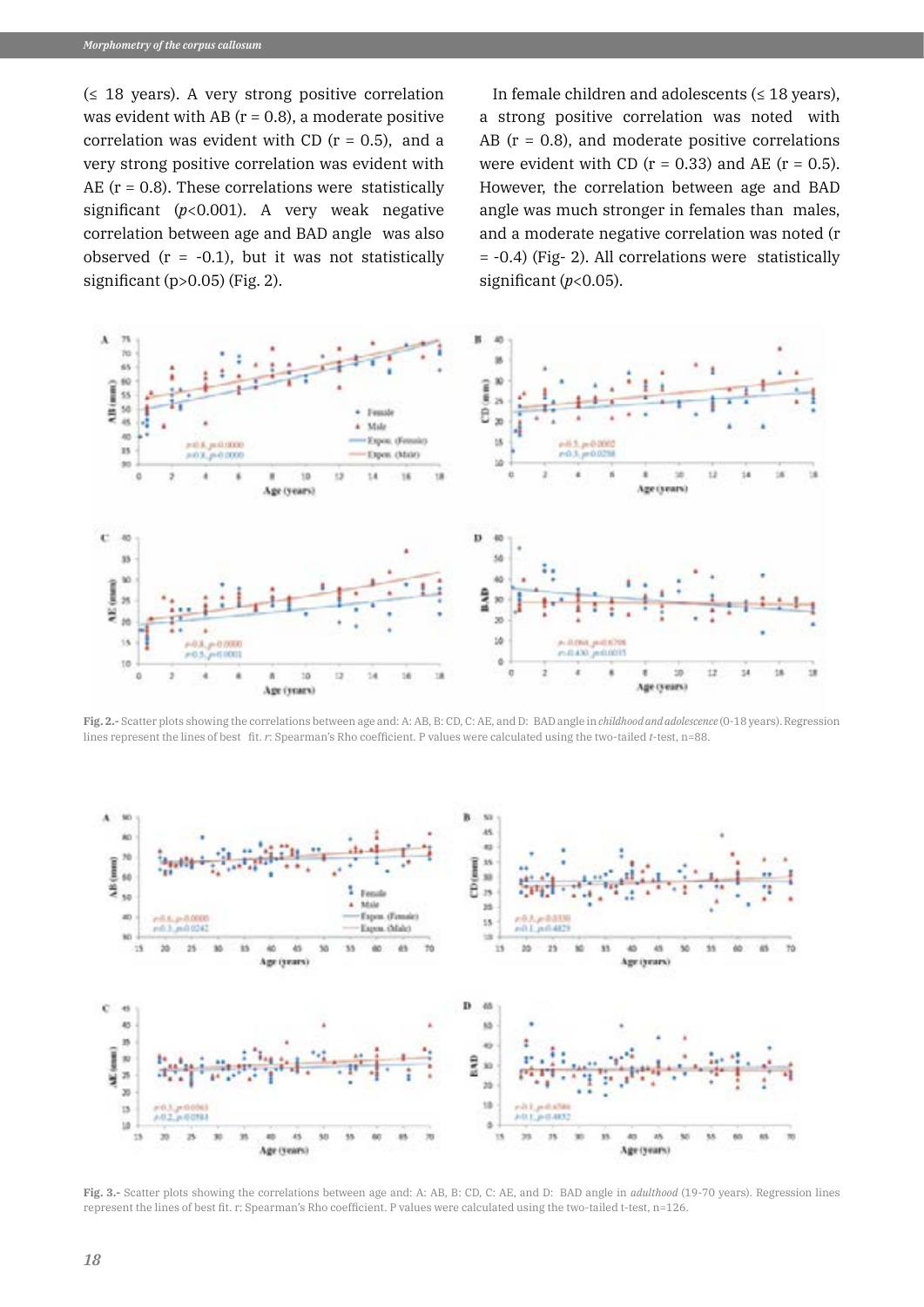In adult males (>18 years), a moderate positive correlation was evident with AB ( $r = 0.6$ ). Weaker positive correlations were evident with CD and AE  $(r = 0.3)$ , and a statistically insignificant positive correlation was observed with BAD angle  $(r = 0.1)$ (Fig. 3).

In adult females (>18 years), a weak positive correlation that was still statistically significant was noted between age and AB ( $r = 0.3$ ,  $p < 0.05$ ). Weak positive correlations that were statistically insignificant were noted between age and both CD  $(r = 0.1)$  and AE  $(r = 0.2)$  (p>0.05). A statistically insignificant, weak positive correlation was noted between age and BAD angle  $(r = 0.1)$  (Fig. 3).

Gender and age-related differences in CC length and its morphometric relationship to the fornix and anterior commissure

The mean values  $(\pm$  SD) of CC length and distances to the fornix and anterior commissure in males and females of the different age subgroups are shown in Table 1. For most of the CC parameters, males tended to have higher mean values than females. In contrast, the BAD angle was higher in females. A comparison of mean CC parameters between males and females (using the two-tailed *t*-test) showed a statistically significant difference (*P*<0.05) in the longitudinal dimension of the CC (AB) and the BAD angle in only the infant subgroups (birth - 2 years old). The distance between the genu and the fornix (AE) was also significantly different between genders in the adolescent group (12-18 years old).

## **DISCUSSION**

CC dimensions and its distances to the nearby structures can be used by neurologists to compare the findings in patients with certain neurological and psychological disease entities (Luders et al., 2010; Woldehawariat et al., 2014). Most of the studies on the size and shape of CC were performed on Caucasian (Mourgela et al., 2007), East Asian (Hwang et al., 2004), Iranian (Mohammadi et al., 2011) and Indian populations (Gupta et al., 2008). Few studies have been performed using Middle Eastern individuals. In a previous study, Yasin and Farahani (2015) reported that genetic and racial factors, in addition to educational background, play

a significant role in CC size. The authors suggested that such research should be conducted in the Middle East and other countries to confirm the genetic and racial factors in anthropometry. In our study population, the mean CC length was similar to the data recorded from Iranian and Turkish populations (Mohammadi et al., 2011; Unlu et al., 2014). Our values, however, still higher than the data from the Japanese (Takeda et al., 2003), indicating that ethnicity could play an important role in CC size (Mohammadi et al., 2011).

Currently, many factors are thought to influence the variations observed in human CC morphology. The first factor considered in our study was the age of the participants. According to 3D ultrasounds of the fetal CC, rudimentary fibers of the CC begin to appear at the fetal midline in the 12th week of gestation (Pashaj et al., 2013). The number of callosal fibers is already fixed around birth, but structural changes continue to occur in the CC during postnatal development (Luders et al., 2010; Tanaka-Arakawa et al., 2015)**.** Our data showed a rapid increase in CC length until 18 years, but slower growth in adults of both sexes (>18 years).

Numerous studies have reported that CC length changes significantly with age (Luders et al., 2010; Mohammadi et al., 2011), and our findings confirm this observation. However, few studies have reported data on CC morphology in infants. A study of healthy children with ages ranging from 1 day to 15 years reported rapid growth until three years of age, followed by continuous slower growth (Garel et al., 2011). In the study by Garel et al., the fronto-occipital diameter (anteroposterior diameter of the CC) and the thickness of the genu and isthmus were measured, but they did not directly assess the size of the CC. On the other hand, a recent MRI study of 114 healthy individuals with ages ranging from 1 month to 25 years reported significant, non-linear, age-related increases in the absolute area of the overall CC and its subregions: rostrum, genu, rostral body, anterior midbody, posterior midbody, isthmus and splenium. The growth rate then started to flatten during adolescence and adulthood in both sexes (Tanaka- Arakawa et al., 2015). Our results echo their findings, but we further showed a continued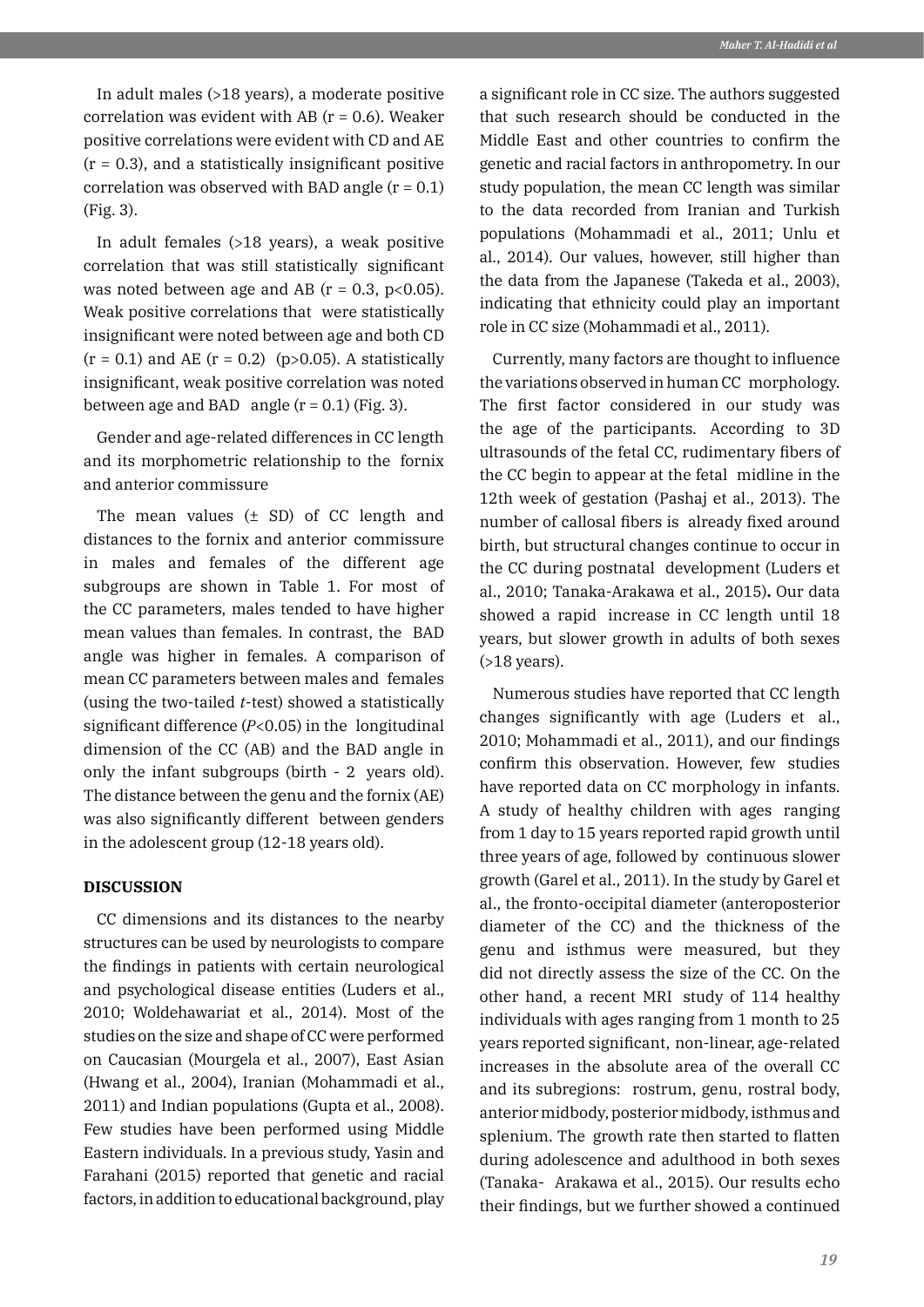increase in CC length after the childhood period in both sexes, with a greater slowing of growth in females. Using MRI, Vannucci et al. (2017) reported that genu, body, splenial and total corpus callosal areas increased by 40-100% during first year of life. Comparing genu and splenium, they demonstrated that the genu expanded to a greater extent than the splenium during the first 6 years, while the splenium expanded to a greater extent between 7 and 18 years. They attributed these age-related differences to the consequence of differential axonal myelination. Sex differences

|                                       | AB                                                    |                               | CD                                     |                   | AE                                                    |                               | <b>BAD</b>                                                                    |                   |
|---------------------------------------|-------------------------------------------------------|-------------------------------|----------------------------------------|-------------------|-------------------------------------------------------|-------------------------------|-------------------------------------------------------------------------------|-------------------|
|                                       | Male                                                  | Female                        | Male                                   | Female            | Male                                                  | Female                        | Male                                                                          | Female            |
| $(0-2 \text{ years})$<br>$(4$ males & |                                                       | 55.3±7.1 48.9±5.6             |                                        | 24.0±3.7 21.8±5.0 |                                                       | 20.4±3.6 18.6±3.1             |                                                                               | 29.1±4.7 36.5±8.9 |
| 6 females)<br>Range                   | $44 - 65$                                             | $40 - 57$                     | 18-28                                  | 13-33             | 14-26                                                 | $15 - 25$                     | $23 - 40$                                                                     | $24 - 55$         |
| P value                               | 0.0214                                                |                               | $0.2323^{\ddagger}$                    |                   | $0.2149^{\ddagger}$                                   |                               | $0.0206^{*}$                                                                  |                   |
| $(3-8 \text{ years})$                 |                                                       | $60.8 \pm 6.0$ $60.1 \pm 7.6$ |                                        | 25.6±2.9 26.1±3.4 |                                                       | 24.8±2.5 23.9±2.7             |                                                                               | 29.2±4.5 31.6±6.3 |
| (8 males &                            |                                                       |                               |                                        |                   |                                                       |                               |                                                                               |                   |
| 9 females)                            |                                                       |                               |                                        |                   |                                                       |                               |                                                                               |                   |
| Range P value                         | $45-72$ $45-70$<br>0.7669 <sup>‡</sup>                |                               | $21-30$ $20-32$<br>0.6999 <sup>‡</sup> |                   | $18-28$ $18-29$<br>0.3579 <sup>‡</sup>                |                               | $20 - 39$ .<br>$0.223^{\dagger}$                                              | $23 - 44$         |
| $(9-11 \,\text{years})$               |                                                       | $62.5 \pm 3.5$ 64.0 $\pm 3.5$ |                                        | 29.8±4.0 25.6±2.9 |                                                       | $26.3 \pm 1.9$ $23.8 \pm 2.5$ |                                                                               | 31.5±9.9 30.0±7.4 |
| $(9$ males &                          |                                                       |                               |                                        |                   |                                                       |                               |                                                                               |                   |
| 11 females)                           |                                                       |                               |                                        |                   |                                                       |                               |                                                                               |                   |
| Range P value                         | $59-66$ $60-69$<br>0.5461 <sup><math>\pm</math></sup> |                               | 25-34 22-29<br>$0.1135^{\ddagger}$     |                   | $25-29$ $22-28$<br>0.1491 <sup><math>\pm</math></sup> |                               | $\begin{array}{rr} 21\text{-}44 & 21\text{-}39 \\ 0.8011^{+} & & \end{array}$ |                   |
| $(12-18 \text{ years})$               |                                                       | 70.2±5.6 67.0±3.5             |                                        | 28.4±4.1 25.6±3.8 |                                                       | 28.7±3.1 24.3±3.6             |                                                                               | 26.9±3.3 27.1±7.4 |
| $(13$ males &                         |                                                       |                               |                                        |                   |                                                       |                               |                                                                               |                   |
| 15 females)                           |                                                       |                               |                                        |                   |                                                       |                               |                                                                               |                   |
| Range P value                         | 58-79 63-74<br>$0.0819^{\ddagger}$                    |                               | $24-38$ $19-32$<br>0.0738 <sup>‡</sup> |                   | $26-37$ $*$ 18-28<br>0.0019                           |                               | $20-31$ $14-42$<br>0.9491 <sup><math>\pm</math></sup>                         |                   |
| $(19-39 \text{ years})$               |                                                       | $67.5 \pm 3.0$ $68.6 \pm 4.0$ |                                        | 26.8±2.3 28.8±4.2 |                                                       | $27.5 \pm 2.8$ 26.9 $\pm 2.4$ |                                                                               | 27.9±5.5 28.9±7.5 |
| $(14$ males &                         |                                                       |                               |                                        |                   |                                                       |                               |                                                                               |                   |
| 20 females)                           |                                                       |                               |                                        |                   |                                                       |                               |                                                                               |                   |
| Range P value                         | $62 - 73$<br>$0.288^{\ddagger}$                       | $62 - 80$                     | 23-30<br>$0.0512^+$                    | $21-39$           | $23 - 33$<br>$0.477$ <sup>‡</sup>                     | $22 - 32$                     | $21 - 43$<br>$0.5937$ <sup>#</sup>                                            | $15-51$           |
| $(40-60 \,\text{years})$              |                                                       | 72.2±4.9 69.4±5.2             |                                        | 29.6±3.6 29.6±4.7 |                                                       | 29.1±3.3 27.6±2.7             |                                                                               | 28.6±5.2 31.0±5.0 |
| $(16$ males &                         |                                                       |                               |                                        |                   |                                                       |                               |                                                                               |                   |
| 22 females)                           |                                                       |                               |                                        |                   |                                                       |                               |                                                                               |                   |
| Range P value                         | $62 - 83$ 55-79<br>0.0606 <sup><math>\pm</math></sup> |                               | 22-38, 19-44<br>$0.9572^+$             |                   | $26-40$ $23-32$<br>0.0802 <sup><math>\pm</math></sup> |                               | 19-44<br>$0.11^*$                                                             | $22 - 44$         |
| $($ > 60 years)                       |                                                       | 73.6±4.4 66.3±2.9             |                                        | 29.3±5.4 27.9±3.9 |                                                       | 30.6±4.9 28.6±3.2             |                                                                               | 27.6±3.5 28.3±6.1 |
| $(31$ males &                         |                                                       |                               |                                        |                   |                                                       |                               |                                                                               |                   |
| 36 females)                           |                                                       |                               |                                        |                   |                                                       |                               |                                                                               |                   |
| Range P value                         | $68 - 82$<br>$0.197$ <sup>‡</sup>                     | $63 - 76$                     | 68-82, 21-32<br>$0.5837^{\ddagger}$    |                   | $25 - 40$<br>0.3858 <sup>‡</sup>                      | 24-32                         | 23-32 19-39<br>$0.7935^{\text{+}}$                                            |                   |

**Table 1.** Gender and age-related differences in CC length and its relation to the fornix and anterior commissure in Jordanians.

\* Extremely significant, <sup>ǂ</sup> not significant, all dimensions in millimeters.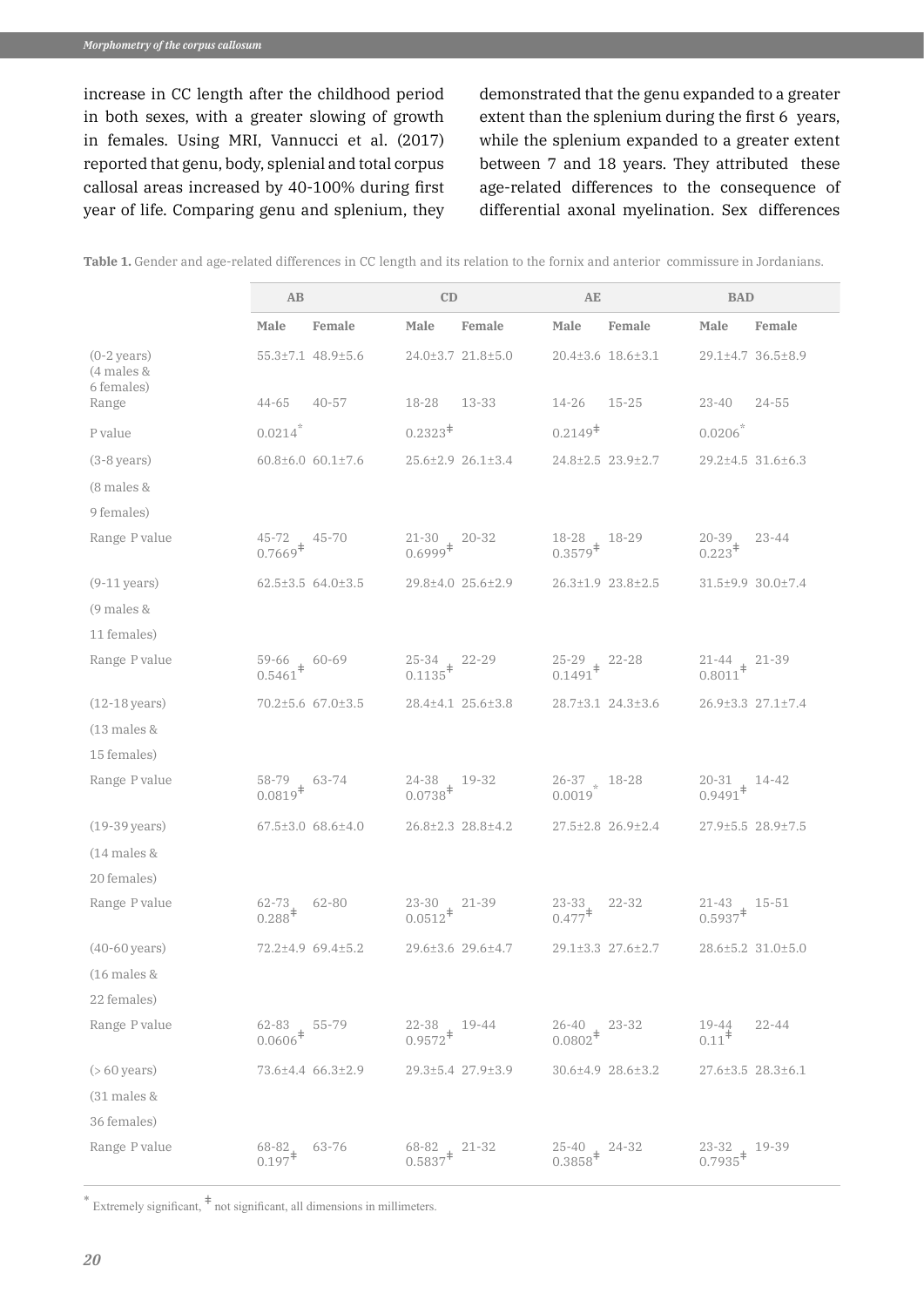seem to exist during the development of the CC. The significant increase in the CC parameters in males explains the significant increase of the BAD angle in females.

Geometrically, the meeting of the AD line with a longer AB line (at A point) produces a more acute angle than the meeting of the same AD line with a shorter AB line (at a closer A point), which will produce a wider angle. Our results support the idea that structural changes of the CC continue to occur throughout life, but the most dramatic changes happen during childhood and adolescence. Progressive fiber myelination, regressive pruning processes, glial proliferation and ongoing maturation and modeling of the axonal cytoskeleton may underlie these changes (Luders et al., 2010). The adult group in the present study ranged in age from 19-70 years and a wider age range of participants could have yielded different results. Westerhausen et al. (2011) suggested sexual dimorphism in the microstructural architecture of the CC. They claimed that clusters of significantly-higher fractional anisotropy and lower diffusion strength in males compared to females were detected in the genu and truncus of CC.

The literature concerning sexual dimorphism of the CC is not in agreement about sex differences in callosal size and shape (Ardekani et al., 2013; Gupta et al., 2008; Luders et al., 2010). In one study, the only parameter that showed significant gender dimorphism was the length of the CC, being longer in males (Suganthy et al., 2003). In Iran and Japan, however, no statistically significant differences between the sexes were found (Mohammadi et al., 2011; Takeda et al., 2003). In our study, the male to female differences in the longitudinal dimensions of the CC were not statistically significant. Of the parameters measured, only the longitudinal dimension of the CC and BAD angle in infants  $(≤ 2$  years) and the distance between the genu and the fornix (AE) in adolescents (12-18 years old) exhibited sexual dimorphism. This may be explained by a significant difference in the growth of the CC parameters in adolescents between sexes, which may be attributed to hormonal factors. Guz et al. (2019) studied sexual parameters as regards CC including: lengths of longitudinal cross-section of CC, CC thickness in the narrowest place (isthmus), the largest linear dimension of the brain from the frontal pole to occipital pole, the longitudinal cross-section area of the CC and cerebral crosssection area. They demonstrated that in all age groups studied, there were statistically-significant differences in the values of the analysed parameters and ratios of CC size between males and females.

Several studies have reported the presence of significant sex differences in callosal measurements. DeLacoste-Utamsing and Holloway (1982) reported a sex difference in the shape and surface area of the CC, especially in its splenium. They related such observation due to gender differences in the degree of lateralization for visuospatial function, since the splenium contains peristriate, parietal and superior temporal fibers. In Korean neonates, Hwang et al. (2004) reported no significant gender differences in the width and total area of the CC, but the height of the CC was greater in males and the splenium was thicker in females. Similar results were also obtained in a Turkish population where the splenium was found to be wider in females than in males (Aydlnlioglu et al., 1996). In an Indian study, morphometric measurements of the CC and its subregions showed sexual dimorphism in several parameters: 1) a longer CC in males, 2) a longer distance between the genu and the fornix in older males, and 3) a longer distance between the splenium and superior colliculus (Gupta et al., 2008). Another earlier study reported significantly higher ratios between the whole brain and the total CC including the genu, the posterior midbody, and the splenium in females than males (Tanaka-Arakawa et al., 2015).

Little is yet known about the morphometric relationship between CC and nearby structures. In our study, the distances from the CC to the fornix and anterior commissure (CD and AE respectively) were also traced from infancy to late adulthood. In both sexes, CD and AE exhibited significant increases with advancing age until 18 years. However, the angle formed by the longitudinal dimension of the CC and the distance from the genu to the anterior edge of the anterior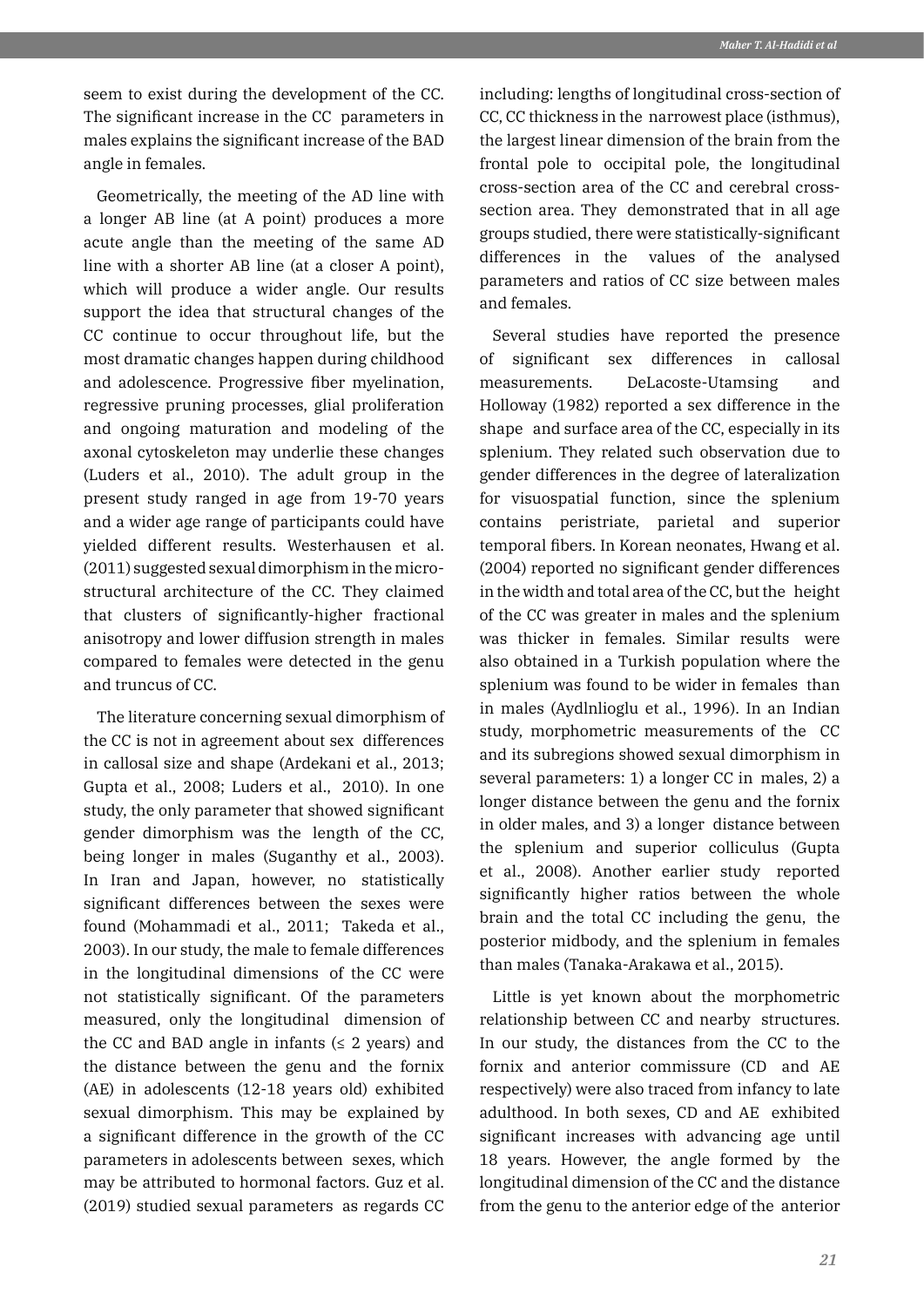commissure (BAD) decreased significantly with age in female children and adolescents only**.**  In adulthood**,** the CD continued to increase significantly with age in males only. These data suggest age-related sex differences during the structural maturation of the brain. Myelination processes could also affect the anatomical relationship between the CC and the nearby structures**.** Additionally, gonadal hormones and sex chromosomes could contribute to differences between the sexes. Schmied et al. (2020) studied sex differences in brain-size adjusted CC area and thickness in ages of 6-24 months and reported a steeper rate of growth in males versus females. They reported that CC thickness was significantly associated with underlying microstructural organization. However, they observed that there were no sex differences in the association between microstructure and thickness, suggesting that the role of factors such as axon density and/or myelination in determining CC size is generally equivalent between sexes.

Our study was limited, because we did not measure the thickness of the CC and its subregions. We only measured the length of the CC, as it is easily applicable in daily clinical practice. However, more detailed analyses of the callosal subregions should be conducted to establish a normative reference in our population and to understand the complex changes in CC morphometry throughout life. In addition, our results only reveal differences between people of different ages rather than changes in the same individuals over time. Therefore, a longitudinal study of these changes could provide more insight into developmental changes in the CC.

In conclusion, this study offers a reference of CC length, and its distances from the anterior commissure and fornix are established. In addition, sexual dimorphisms of some CC parameters were more evident during the early years of life. Our data also indicated important sex differences in the development of the CC. Such knowledge is essential in evaluating the normal neurological development of the CC and the pathologies affecting it. Further studies with increased numbers of samples can give more evidence concerning these parameters.

#### **REFERENCES**

ALEXANDER AL, LEE JE, LAZAR M, BOUDOS R, DUBRAY MB, OAKES TR, MILLER JN, LUJ, JEONG EK, MCMAHON WM, BIGLER ED, LAINHART JE (2007) Diffusion tensor imaging of the corpus callosum in autism. *Neuroimage,* 34(1): 61-73.

ARDEKANI BA, FIGARSKY K, SIDTIS JJ (2013) Sexual dimorphism in the human corpus callosum: an MRI study using the OASIS brain database. *Cereb Cortex,* 23(10): 2514-2520.

AYDLNLIOGLU A, DIYARBAKIRLI S, YÜCEER N, KELES P, UNAL O, ERDOGAN RA (1996) The relationship of sex differences to the anatomy of corpus callosum in the living human being. *Turkish Neurosurgery,* 6: 1-4.

BARNEA-GORALY N, KWON H, MENON V, ELIEZ S, LOTSPEICH L, REISS AL (2004) White matter structure in autism: preliminary evidence from diffusion tensor imaging. *Biol Psychiatry,* 55(3): 323-326.

CYPRIEN F, COURTET P, MALAFOSSE A, MALLER J, MESLIN C, BONAFE A, LE BARS E, DE CHAMPFLEUR NM, RITCHIE K, ARTERO S (2011) Suicidal behavior is associated with reduced corpus callosum area. *Biol Psychiatry*, 70(4): 320-326.

DELACOSTE-UTAMSING C, HOLLOWAY RL (1982) Sexual dimorphism in the human corpus callosum. *Science,* 216(4553): 1431-1432.

DOWNHILL JE JR, BUCHSBAUM MS, WEI T, SPIEGEL-COHEN J, HAZLETT EA, HAZNEDAR MM, SILVERMAN J, SIEVER LJ (2000) Shape and size of the corpus callosum in schizophrenia and schizotypal personality disorder. *Schizophr Res,* 42(3): 193-208.

GAREL C, CONT I, ALBERTI C, JOSSERAND E, MOUTARD ML, DUCOU LE POINTE H (2011) Biometry of the corpus callosum in children: MR imaging reference data. *AJNR Am J Neuroradiol,* 32(8): 1436-1443.

GRIFFITHS PD, BATTY R, REEVES MJ, CONNOLLY DJ (2009) Imaging the corpus callosum, septum pellucidum and fornix in children: normal anatomy and variations of normality. *Neuroradiology,* 51(5): 337-345.

GUPTA T, SINGH B, KAPOOR K, GUPTA M,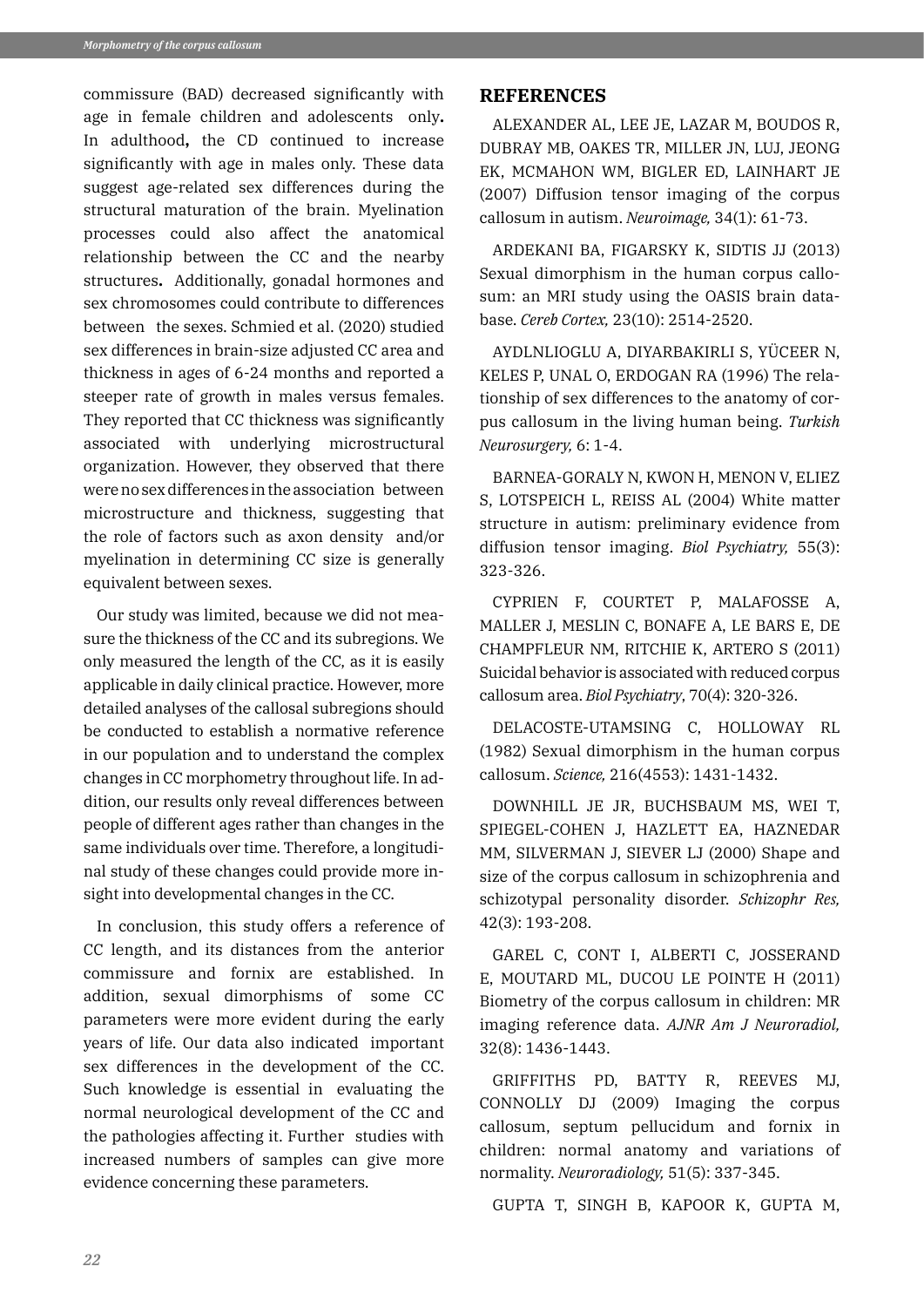KOCHHAR S (2008) Age and sex related variations in corpus callosal morphology. *Nepal Med Coll J,*  10(4): 215-221.

GUZ W, PAZDAN D, STACHYRA S, SWIETON F, PORĘBA P, BEDNARZ M, LIS A, KAZAŃSKA A, KRUKOWSKA J, KLĘBA J, URBANIK A (2019) Analysis of corpus callosum size depending on age and sex. *Folia Morphol,* 78(1): 24-32.

HWANG SJ, JI EK, LEE EK, KIM YM, SHIN DY, CHEON YH, RHYU IJ (2004) Gender differences in the corpus callosum of neonates. *Neuroreport,* 15(6): 1029-1032.

JOU RJ, JACKOWSKI AP, PAPADEMETRIS X, RA-JEEVAN N, STAIB LH, VOLKMAR FR (2011) Diffusion tensor imaging in autism spectrum disorders: preliminary evidence of abnormal neural connectivity. *Aust N Z J Psychiatry,* 45(2): 153-162.

LUDERS E, THOMPSON PM, TOGA AW (2010) The development of the corpus callosum in the healthy human brain. *J Neurosci,* 30(33): 10985-10990.

MOELLER FG, HASAN KM, STEINBERG JL, KRAMER LA, DOUGHERTY DM, SANTOS RM, VALDES I, SWANN AC, BARRATT ES, NARAYANA PA (2005) Reduced anterior corpus callosum white matter integrity is related to increased impulsivity and reduced discriminability in cocainedependent subjects: diffusion tensor imaging. *Neuropsychopharmacology,* 30(3): 610-617.

MOHAMMADI MR, ZHAND P, MORTAZAVI MOGHADAM B, GOLALIPOUR MJ (2011) Measurement of the corpus callosum using magnetic resonance imaging in the north of iran. *Iran J Radiol,* 8(4): 218-223.

MOURGELA S, ANAGNOSTOPOULOU S, SAKEL-LAROPOULOS A, GOULIAMOS A (2007) An MRI study of sex- and age-related differences in the dimensions of the corpus callosum and brain. *Neuroanatomy,* 6(1): 63-65.

NOSARTI C, RUSHE TM, WOODRUFF PW, STEWART AL, RIFKIN L, MURRAY RM (2004) Corpus callosum size and very preterm birth: relationship to neuropsychological outcome. *Brain,* 127(Pt 9): 2080-2089.

PASHAJ S, MERZ E, WELLEK S (2013) Biometry of the fetal corpus callosum by three-dimensional ultrasound. *Ultrasound Obstet. Gynecol,* 42(6): 691-698.

SCHMIED A, SODA S, GERIG G, STYNER M, SWANSON MR, ELISON JT, SHEN MD, MCKINSTRY RC, PRUETT JR JR, BOTTERON KN, ESTES AM, DAGER SR, HAZLETT HC, SCHULTZ RT, PIVEN J, WOLFF JJ (2020) Sex differences associated with corpus callosum development in human infants: A longitudinal multimodal imaging study. *Neuroimage,* 215: 116821.

SUGANTHY J, RAGHURAM L, ANTONISAMY B, VETTIVEL S, MADHAVI C, KOSHI R (2003) Genderand age-related differences in the morphology of the corpus callosum. *Clin Anat,* 16(5): 396-403.

TAKEDA S, HIRASHIMA Y, IKEDA H, YAMAMO-TO H, SUGINO M, ENDO S (2003) Determination of indices of the corpus callosum associated with normal aging in Japanese individuals. *Neuroradiology,* 45(8): 513-518.

TANAKA-ARAKAWA MM, MATSUI M, TANAKA C, UEMATSU A, UDA S, MIURA K, SAKAI T, NO-GUCHI K (2015) Developmental changes in the corpus callosum from infancy to early adulthood: a structural magnetic resonance imaging study. *PLoS One,* 10(3): e0118760.

TEICHER MH, DUMONT NL, ITO Y, VAITUZIS C, GIEDD JN, ANDERSEN SL (2004) Childhood neglect is associated with reduced corpus callosum area. *Biol Psychiatry,* 56(2): 80-85.

UNLU E, BAGCIOGLU E, ACAY MB, KACAR E, TURAMANLAR O, GONUL Y, CEVIK M, AKPINAR A, COSKUN KS (2014) Magnetic resonance imaging study of corpus callosum abnormalities in patients with different subtypes of schizophrenia. *S Afr J Psychiatr,* 20(4): 146-152.

VANNUCCI RC, BARRON TF, VANNUCCI SJ (2017) Development of the corpus callosum: an MRI study. *Dev Neuroscience,* 39(1-4): 97-106.

WALTERFANG M, WOOD AG, BARTON S, VE-LAKOULIS D, CHEN J, REUTENS DC, KEMPTON MJ, HALDANE M, PANTELIS C, FRANGOU S (2009) Corpus callosum size and shape alterations in individuals with bipolar disorder and their first-degree relatives. *Prog Neuropsychopharmacol Biol Psychiatry,* 33(6): 1050-1057.

WESTERHAUSEN R, KOMPUS K, DRAMSDAHL